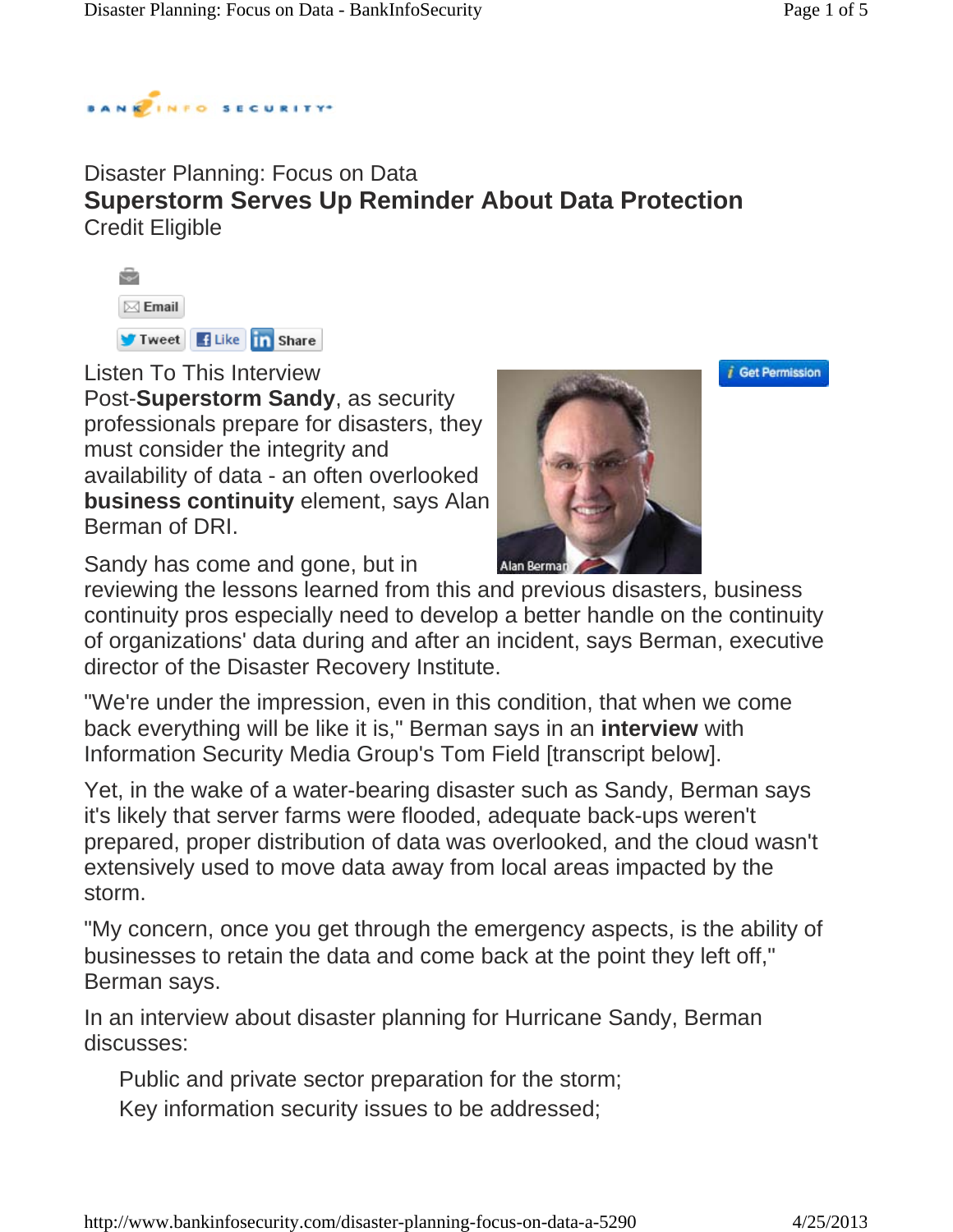Critical post-disaster issues.

In addition to serving as leader of the Disaster Recovery Institute, Berman is co-chair for the Alfred P. Sloan Foundation committee to create the new standard for the US Private Sector Preparedness Act. He is a CBCP, a NFPA committee member, a member of the ASIS BCP technical committee, a member of the committee of experts for ANSI-ANAB and a former member of the NY City Partnership for Security and Risk Management, Over a career that has spanned 25 years, he has served as a president and CIO for a major financial institution, national practice leader for operational resiliency at PricewaterhouseCoopers and global business continuity practice leader for Marsh.

### **Preparing for Sandy**

**TOM FIELD:** Hurricane Sandy is hitting the East Coast. From what you've observed over the past weekend, how prepared do you believe that public and private-sector organizations alike are for the impact of this storm?

**ALAN BERMAN:** I think that we're about to see the "perfect storm" hitting the U.S., and it's just remarkable that three things can happen at the same time. You can have a hurricane coming up the east coast and have a cold front coming down from the north, and at the same time you have a storm coming in from the west, all hitting at the same time is unprecedented. I think what we've seen, though, is a tremendous effort by the public sector to try to prevent the aftermath of the storm. Obviously, we can do little about what's going to happen to us, but we've learned something from Irene about water and the dangers that it faces, and the coordination with the private sector where businesses are literally closing down and the government is forcing them to close down to try to prevent casualties and damage.

#### **Strongest Planning Elements**

**FIELD:** From my perspective on the outside, the communication looks like it's been strong. From your inside perspective, what are the strongest planning elements that you see in play?

**BERMAN:** We're seeing state planning and municipal planning. Federal government will be useful, and the national weather centers are giving bulletins, but we're seeing a huge effort by the state and municipalities to work hand-in-hand. I'm in New York, and we've already seen the New York Stock Exchange saying it's going to be closed for two days. Most of the businesses in lower Manhattan have closed at the behest of the state government, as well as shutting down the New York city subway system. Ninety percent of the people who travel into Manhattan for business,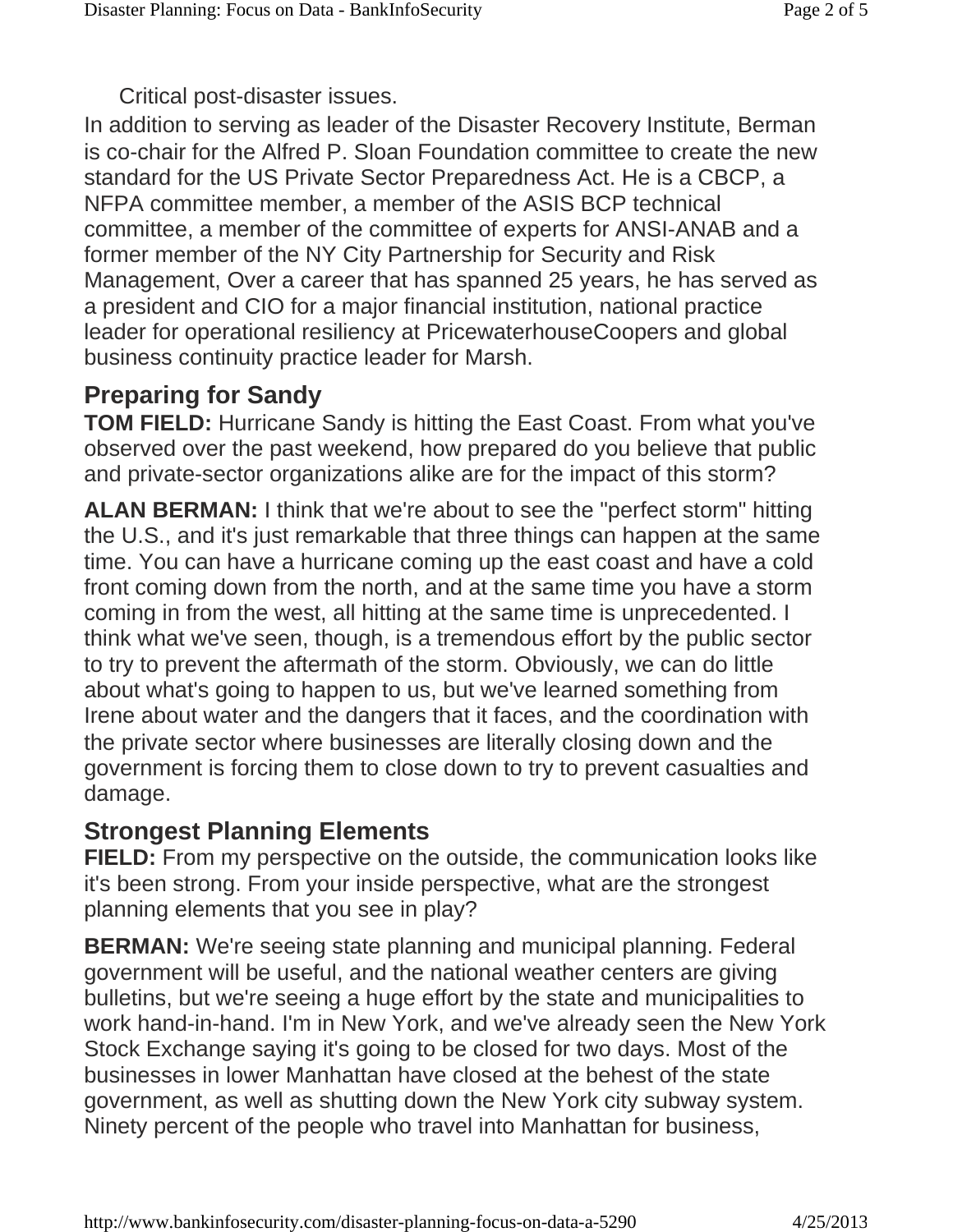especially lower Manhattan, take public transit, so this forced their hand that they had to close. As bad as we're going to see the winds, we're terribly worried about rain and what kind of waves we're going to see and how much flooding we're going to get.

The good thing is if you watch New York City, for the first time that I can remember they're actually covering up the grates over the subway systems., so that water doesn't poor down into the subway system.

## **Weakest Planning Elements**

Follow Jeffrey Roman on Twitter: @ISMG\_News





**ARTICLE How U.S. Says Producer Aided Anonymous in Hack** A 26-year-old former web producer charged with helping Anonymous hack into the website of the media...



*i* Get Permission

# Latest Tweets and Mentions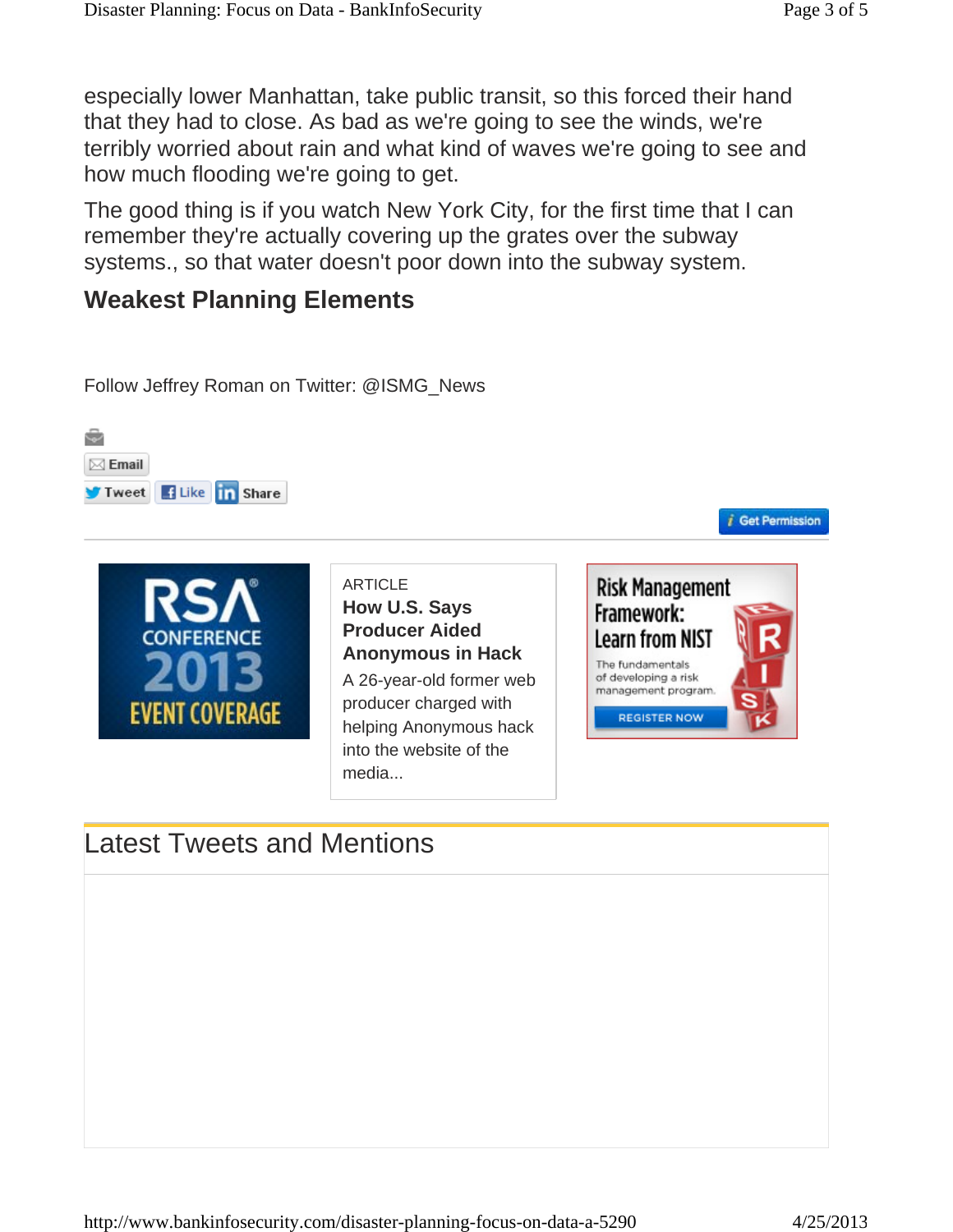

ACFE\_Vancouver: A New Legal Perspective on ACH Fraud - BankInfoSecurity http://t.co/5gafXmyo3P about a minute ago. via Tweet Button Reply View Tweet



DepthSong: A New Legal Perspective on ACH Fraud: Choice Escrow Ruling Faults Customer - BankInfoSecurity http://t.co/he54vL02PF #ACH #Fraud #ACHFraud 8 minutes ago. via Tweet Button Reply View Tweet



FraudBlogger: A New Legal Perspective on #ACH #Fraud: View this and other #infosec news in today's e-news http://t.co/pzo6juCXw0. Subscribe! 13 minutes ago. via HootSuite Reply View Tweet



BnkInfoSecurity: A New Legal Perspective on #ACH #Fraud: View this and other #infosec news in today's e-news http://t.co/wXz81wqQ2h. Subscribe! 13 minutes ago. via HootSuite Reply View Tweet



NitroMobileSol: Consumers ready for multiple forms of authentication http://t.co/mwNqze3VSu 16 minutes ago. via Buffer Reply View Tweet

View more results Last updated Apr /25 @ 10:25 am pst



**ARTICLE How U.S. Says Producer Aided Anonymous in Hack**

A 26-year-old former web producer charged with helping Anonymous hack into the website of the media...